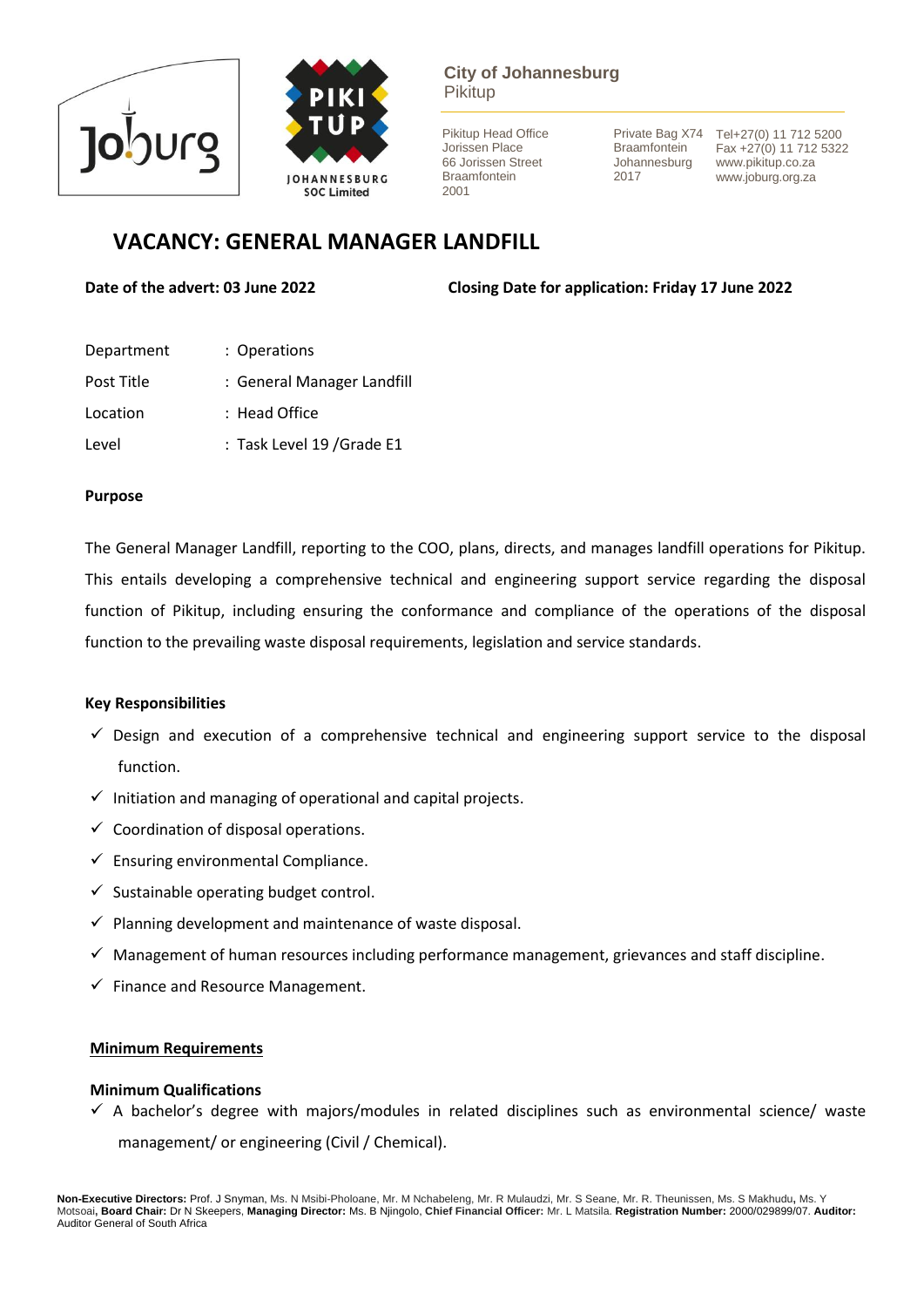#### **Minimum Experience**

- $\checkmark$  A minimum of 8 years' relevant experience in landfills / waste management or comparable environment.
- $\checkmark$  5 years' experience at senior management level.
- $\checkmark$  Driver's license and access to own vehicle.
- $\checkmark$  Experience working in a public service or local government environment.

#### **Preferences/Advantages**

- $\checkmark$  A relevant postgraduate qualification including MBA or MBL, will be an added advantage.
- $\checkmark$  10 years of relevant experience in a comparable environment.

### **Required Competencies**

#### **Knowledge**

- $\checkmark$  Strong commercial understanding.
- $\checkmark$  Understanding of Municipal Finance Management Act (MFMA) and related regulations.
- $\checkmark$  Knowledge of Treasury Regulations and Public Service Regulations.
- $\checkmark$  Knowledge of the South African Auditing Standards.
- $\checkmark$  Knowledge of Fleet and Logistics Management.
- $\checkmark$  Knowledge of South African labour legislation.
- $\checkmark$  Knowledge of industry standards, best practices and trends in the discipline.

#### **Skills**

- $\checkmark$  Organising and prioritizing.
- $\checkmark$  Conflict resolution.
- $\checkmark$  Influencing and persuading.
- $\checkmark$  Employment relations, negotiation and mediation.
- $\checkmark$  Strategy formulation and implementation.
- $\checkmark$  Operational management.
- $\checkmark$  Strategic planning.
- ✓ Networking.
- $\checkmark$  Teamwork and team building.
- $\checkmark$  Change management.
- $\checkmark$  Performance management.
- $\checkmark$  Strong verbal and written communication and presentation skills.
- $\checkmark$  Report writing.
- $\checkmark$  Interpersonal skills.
- $\checkmark$  Computer skills including MS Word and SAP.